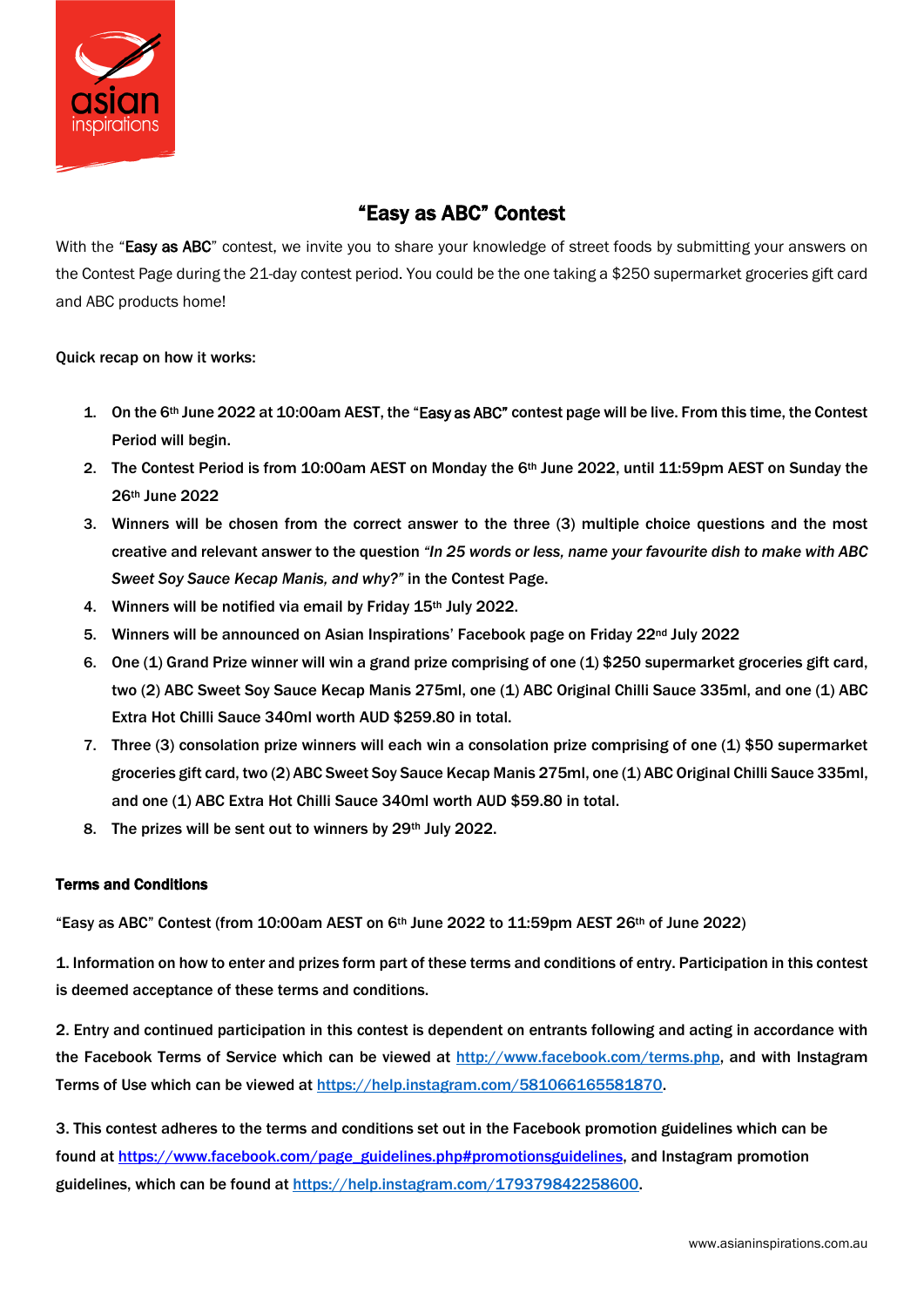

4. This contest is in no way sponsored, endorsed or administered by, or associated with, Facebook or Instagram. Entrants understand that they are providing their information to the promoter and not to Facebook or Instagram. Any questions, comments or complaints regarding the contest must be directed to the promoter and not to Facebook or Instagram. The information an entrant provides will only be used in the ways outlined in these terms and conditions. Facebook or Instagram will not be liable for any loss or damage or personal injury which is suffered or sustained by an entrant, as a result of participating in the contest (including taking/use of a prize), except for any liability which cannot be excluded by the law.

5. By entering and participating, all entrants unconditionally and irrevocably release and discharge Facebook and Instagram from any and all liability in relation to this contest.

## ENTRY INSTRUCTIONS

6. Entry is only open to Australian residents aged 13 years and older. Employees and the immediate families of the promoter and its agencies associated with this contest are ineligible to enter. Immediate family means any of the following: spouse, ex-spouse, de-facto spouse, child or step-child (whether natural or by adoption), parent, step-parent, grandparent, step-grandparent, uncle, aunt, niece, nephew, brother, sister, step-brother, step-sister or 1st cousin. If you are under 18 years old as at the start date of the contest, you are required to obtain your legal guardian's permission to enter and by entering you consent that you have done so.

7. The entrant's First and Last Name as mentioned in the Contest Page and used to enter the contest will be considered as the legal name and winner's name for the prize. An individual can submit more than one (1) entry to the "Easy as ABC" contest.

8. Contest commences at 10:00 am AEST on 6<sup>th</sup> June 2022 (Monday) and ends at 11:59pm AEST 26<sup>th</sup> June 2022 (Sunday) (Contest Period).

9. To enter, entrants must complete the following steps during the Contest Period:

- a) Click on the "Easy as ABC" contest link via Asian Inspirations Facebook Page [\(https://www.facebook.com/AsianInspirations\)](https://www.facebook.com/AsianInspirations), Asian Inspirations Instagram [\(https://www.instagram.com/asianinspirations.com.au/\)](https://www.instagram.com/asianinspirations.com.au/) or Asian Inspirations Website [\(https://asianinspirations.com.au/\)](https://asianinspirations.com.au/).
- b) Submit one (1) contest entry by answering the 3 multiple choice questions and by answering the question *"In 25 words or less, name your favourite dish to make with ABC Sweet Soy Sauce Kecap Manis, and why?"* in the Contest Page. Entrants may submit more than one (1) entry.

10. The time of entry will in each case be the time the online entry is received by the promoter, not at the time of transmission by the entrant.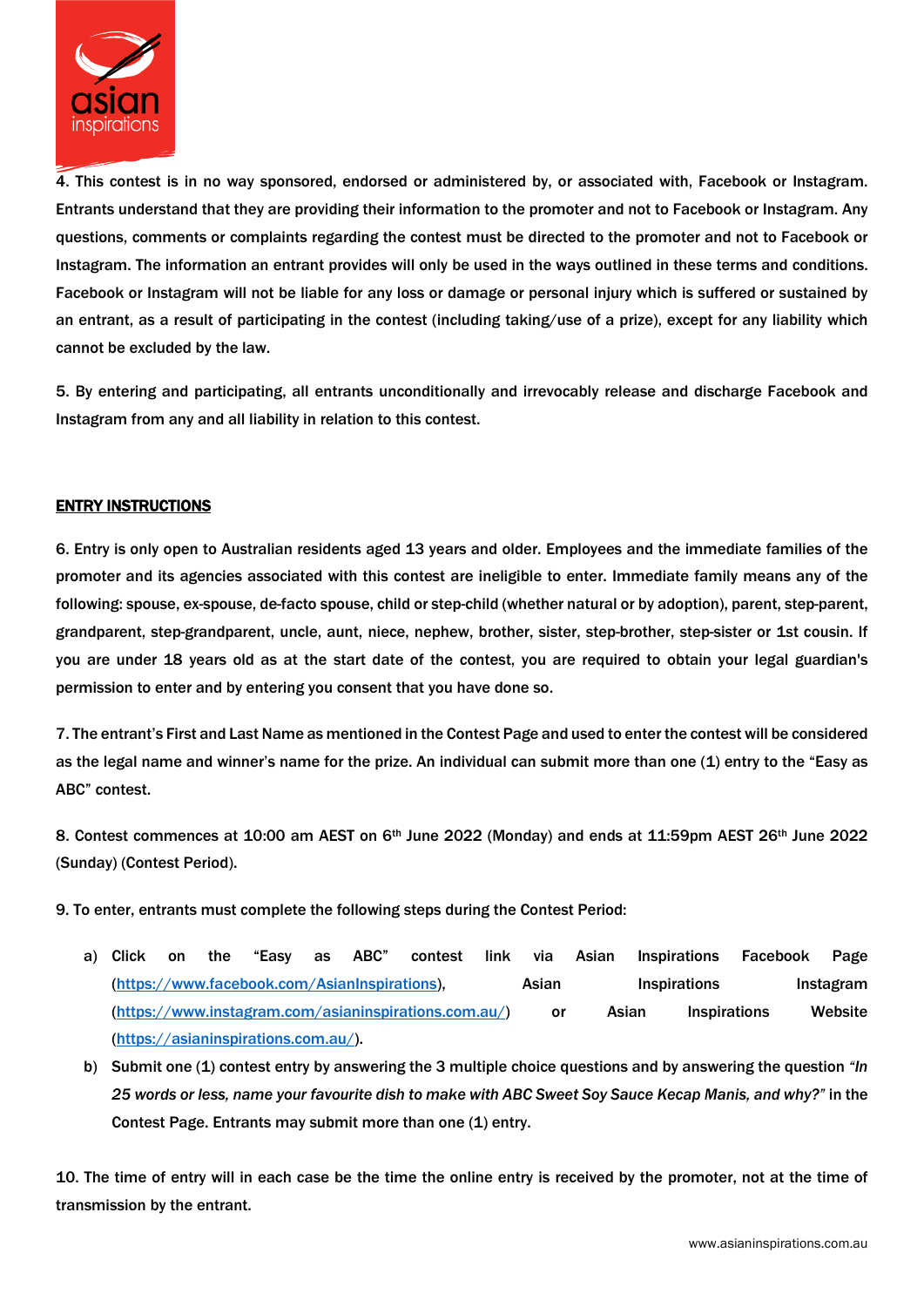

11. The promoter accepts no responsibility for late, lost or misdirected entries.

12. The promoter reserves the right to verify the validity of entries and to disqualify any entrant who tampers with the entry process or who submits an entry that is not in accordance with these terms and conditions of entry. If there is a dispute as to the identity of an entrant, the promoter reserves the right, in its sole discretion, to determine the identity of the entrant and exclude from the contest if deemed inappropriate. Errors and omissions may be accepted at the promoter's discretion. Failure by the promoter to enforce any of its rights at any stage does not constitute a waiver of those rights.

## DETERMINATION OF WINNERS

13. At the end of the Contest Period, the Promoter will judge all entries submitted in the Contest Page during the Contest Period against each other based on the correct answer to the multiple choice questions, and creativity and relevance of the answer to the question *""In 25 words or less, name your favourite dish to make with ABC Sweet Soy Sauce Kecap Manis, and why?"*

14. Subject to the Entry Instructions and Clause 17, the entrant with the correct answer to the multiple choice questions, and the most creative and relevant entry to the question *""In 25 words or less, name your favourite dish to make with ABC Sweet Soy Sauce Kecap Manis, and why?"* as determined by the promoter, will win a grand prize comprising of one (1) \$250 supermarket groceries gift card, two (2) ABC Sweet Soy Sauce Kecap Manis 275ml, one (1) ABC Original Chilli Sauce 335ml, and one (1) ABC Extra Hot Chilli Sauce 340ml. The next best three (3) entrants as determined by the promoter will each receive one (1) \$50 supermarket groceries gift card, two (2) ABC Sweet Soy Sauce Kecap Manis 275ml, one (1) ABC Original Chilli Sauce 335ml, and one (1) ABC Extra Hot Chilli Sauce 340ml. Only one prize will be awarded per entrant.

15. As a game of skill, entries will be judged solely on accuracy, creative merit and relevance to the question. Chance play no part in determining the winners. Any entry not including a relevant response to the questions shall be deemed invalid.

16. The announcement of winners will take place at Oriental Merchant Pty Ltd, 22-28 Compark Circuit, VIC 3170 on the Asian Inspirations Facebook page on Friday 22nd of July 2022.

17. The winners will be notified via email immediately after winners have been determined. The prize must be accepted within 48 hours of the winners being notified. If the winner(s) does not respond (via email) within 48 hours of being notified, they will forfeit their right to the prize. The Promoter will select another winner(s) with the next best valid entry, based on judging criteria outlined in clause 13. The same response time and conditions apply for the second in line.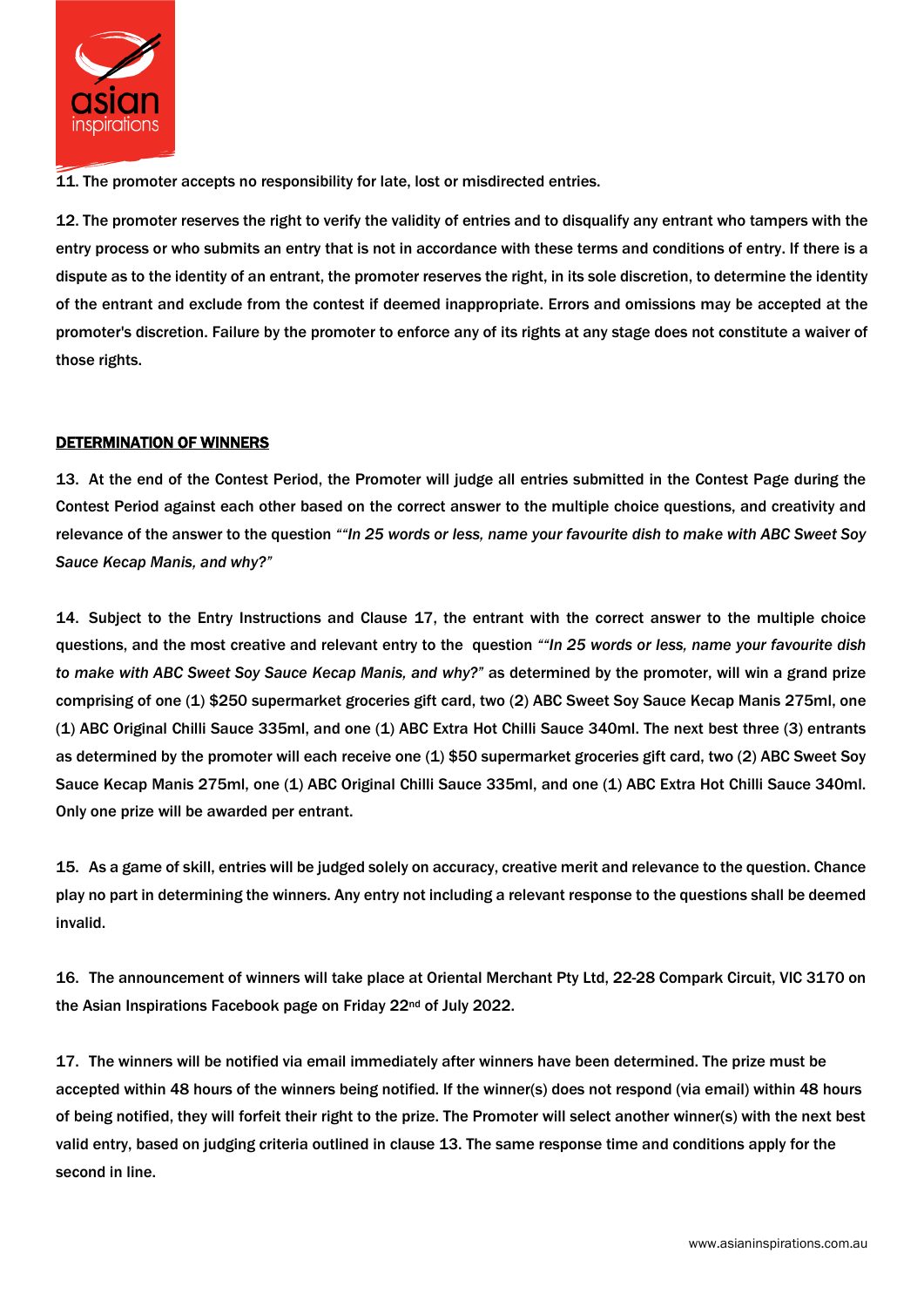

18. Judges' decision is final and no correspondence will be entered into regarding the result or any decisions the promoter makes in connection with the contest.

19. There will be four (4) prize winners in total. One (1) Grand Prize comprising of one (1) \$250 supermarket groceries gift card, two (2) ABC Sweet Soy Sauce Kecap Manis 275ml, one (1) ABC Original Chilli Sauce 335ml, and one (1) ABC Extra Hot Chilli Sauce 340ml. The three (3) consolation prize winners will each receive a consolation prize comprising of one (1) \$50 supermarket groceries gift card, two (2) ABC Sweet Soy Sauce Kecap Manis 275ml, one (1) ABC Original Chilli Sauce 335ml, and one (1) ABC Extra Hot Chilli Sauce 340ml.

20. Total prizes worth AUD \$439.20 in value as at 18th of May 2022. Prizes will be sent out from 22-28 Compark Circuit, Mulgrave, VIC 3170 by 29th July 2022.

21. The promoter accepts no responsibility for any variation in the prize value. The prize or any unused portion of the prize is not transferable or exchangeable and cannot be taken as cash.

22. In the event that a prize, or an element of a prize, is/are not available, the promoter reserves the right to substitute prize(s) in its discretion to the same and equal recommended retail value and/or specification.

23. The promoter reserves the right to request the winner to provide proof of age and identity. Identification considered suitable for verification is at the discretion of the promoter.

#### GENERAL

24. If for any reason this contest is not capable of running as planned including but not limited to infection by computer virus, bugs, tampering, unauthorised intervention, fraud, technical failures or any other causes beyond the control of the promoter which corrupts or affect the administration security, fairness, integrity or proper conduct of this contest, the promoter reserves the right in its sole discretion to cancel, terminate, defer, suspend or modify the contest.

25. The promoter is not responsible for any problems or technical malfunction of any telephone network or lines, computer online systems, servers, or providers, computer equipment, software, technical problems or traffic congestion on the internet or at any web site, or any combination thereof, (including but not limited to) any injury or damage to participants or any other person's computer related to or resulting from participation in or downloading any materials in this contest.

26. Any costs associated with accessing the Asian Inspirations website page is the entrant's responsibility and is dependent on the internet service provider used.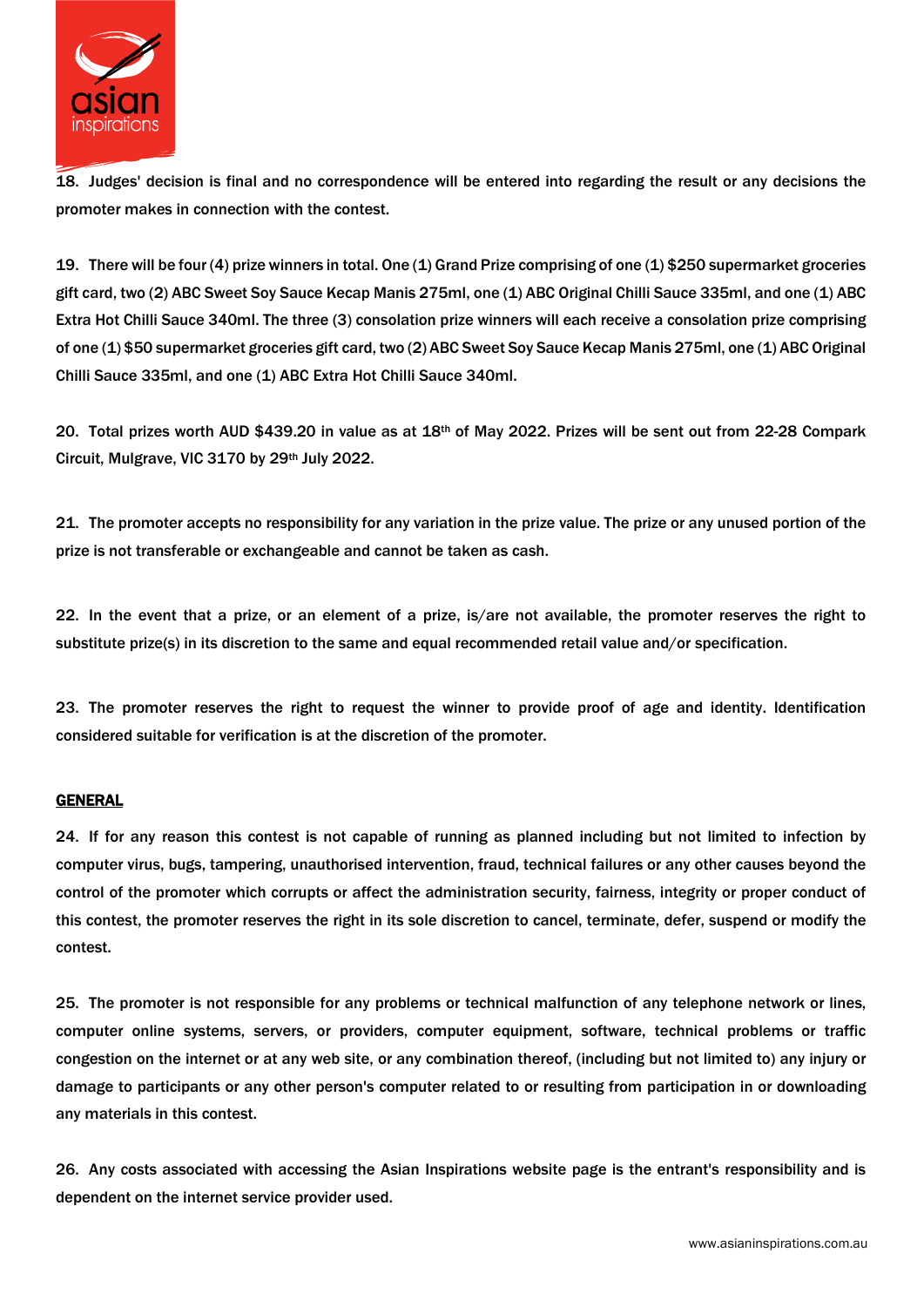

27. The promoter will not be held responsible for any injury, damage or loss to the entrant resulting from participation in the competition to the fullest extent permitted by law.

28. The promoter cannot be held responsible for any third party products or services.

29. Nothing in these terms and conditions limits, excludes or modifies or purports to limit, exclude or modify the statutory consumer guarantees as provided under the Competition and Consumer Act (2010), as well as any other implied warranties under the ASIC Act or similar consumer protection laws in the State and Territories of Australia ("Non-Excludable Guarantees"). Except for any liability that cannot by law be excluded, including the Non-Excludable Guarantees, the promoter (including its respective officers, employees and agents) excludes all liability (including negligence), for any personal injury or any loss or damage (including loss of opportunity), whether direct, indirect, special or consequential, arising in any way out of the contest.

30. Except for any liability that cannot by law be excluded, including the Non-Excludable Guarantees, the promoter (including its respective officers, employees and agents) is not responsible for and excludes all liability (including negligence), for any personal injury; or any loss or damage (including loss of opportunity); whether direct, indirect, special or consequential, arising in any way out of: (a) any technical difficulties or equipment malfunction (whether or not under the promoter's control); (b) any theft, unauthorised access or third party interference; (c) any entry or prize claim that is late, lost, altered, damaged or misdirected due to any reason beyond the reasonable control of the promoter; (d) any variation in prize value to that stated in these Terms and Conditions; (e) any tax liability incurred by a winner or entrant; or (f) taking/use of and/or participation in a prize.

31. In the event of war, terrorism, state of emergency or disaster, pandemics, epidemics or other viral outbreaks, or acts of God, the promoter reserves the right to cancel, terminate, modify or suspend the promotion.

32. The promoter shall not be liable for any prizes/merchandise that has been lost, stolen, forged, damaged or tampered with in any way.

33. Entrants agree that they are fully responsible for any materials they submit via the contest including but not limited to written responses and images ("Content"). The promoter shall not be liable in any way for such Content to the full extent permitted by law. The promoter may remove or decline to publish any Content without notice for any reason whatsoever. Entrants warrant and agree that:

- (a) they will not submit any Content that is unlawful or fraudulent, or that the promoter may deem in breach of any intellectual property, privacy, publicity or other rights, defamatory, obscene, derogatory, pornographic, sexually inappropriate, violent, abusive, harassing, threatening, objectionable with respect to race, religion, origin or gender, not suitable for children, or otherwise unsuitable for publication;
- (b) Their Content shall not contain viruses or cause injury or harm to any person or entity;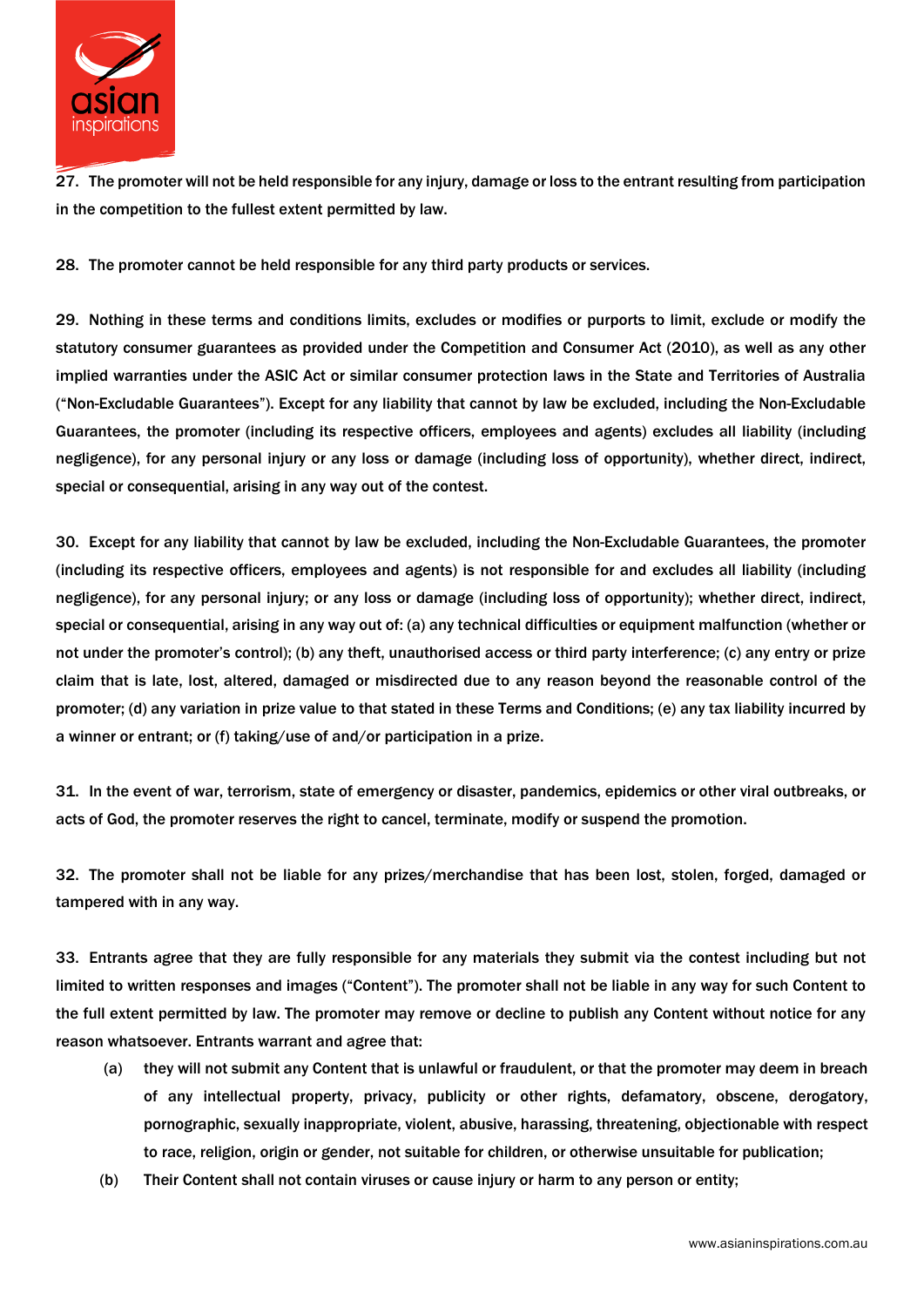

- (c) They will obtain prior consent from any person or from the owner(s) of any property that appears in their Content;
- (d) They will obtain full prior consent from any person who has jointly created or has any rights in the Content to the uses contemplated by these terms and conditions, and the Content does not infringe the rights of any third party;
- (e) They consent to any use of the Content which may otherwise infringe the Content creator's/co-creators' moral rights pursuant to the Copyright Act 1968 (Cth) and warrant that they have the full authority to grant these rights; and
- (f) They will comply with all applicable laws and regulations, including without limitation, those governing copyright, content, defamation, privacy, publicity and the access or use of others' computer or communication systems.

By including the Content in their entry, entrants warrant that they have the permission of the relevant copyright owner to do so and that this permission allows the promoter to use the entry in accordance with these terms and conditions.

Without limiting any other terms herein, entrants agree to indemnify the promoter for any breach of the above terms.

34. As a condition of entering this contest, each entrant licenses and grants the Promoter, its affiliates and sublicensees a non-exclusive, royalty-free, perpetual, worldwide, irrevocable, and sub-licensable right to use, reproduce, modify, adapt, publish and display their entry (which shall include Content) for any purpose, including but not limited to future promotional, marketing or publicity purposes, in any media, without compensation, restriction on use, attribution or liability.

35. Entrants consent to the promoter using their name, likeness, image and/or voice in the event they are a winner (including photograph, film and/or recording of the same) in any media for an unlimited period without remuneration for the purpose of promoting this contest (including any outcome), and promoting any products and/or services manufactured, distributed and/or supplied by the promoter.

36. The promoter collects personal information ("PI") in order to conduct the contest and may, for this purpose, disclose such PI to third parties, including but not limited to agents, contractors, service providers and prize suppliers. Entry is conditional on providing this PI. The promoter will also use and handle PI as set out in its Privacy Policy, which can be viewed at [https://www.oriental.com.au/privacy-policy/.](https://www.oriental.com.au/privacy-policy/) In addition to any use that may be outlined in the promoter's Privacy Policy, the promoter may, for an indefinite period, unless otherwise advised, use the PI for promotional, marketing, publicity, research and profiling purposes, including sending electronic messages to the entrant. The Privacy Policy also contains information about how entrants may access, update or correct their PI, how entrants may complain about a breach of the Australian Privacy Principles or any other applicable law and how those complaints will be dealt with. All entries become the property of the promoter. Unless otherwise indicated by the promoter, the promoter may disclose PI to entities outside of Australia (for a list of the countries, see the promoter's Privacy Policy).